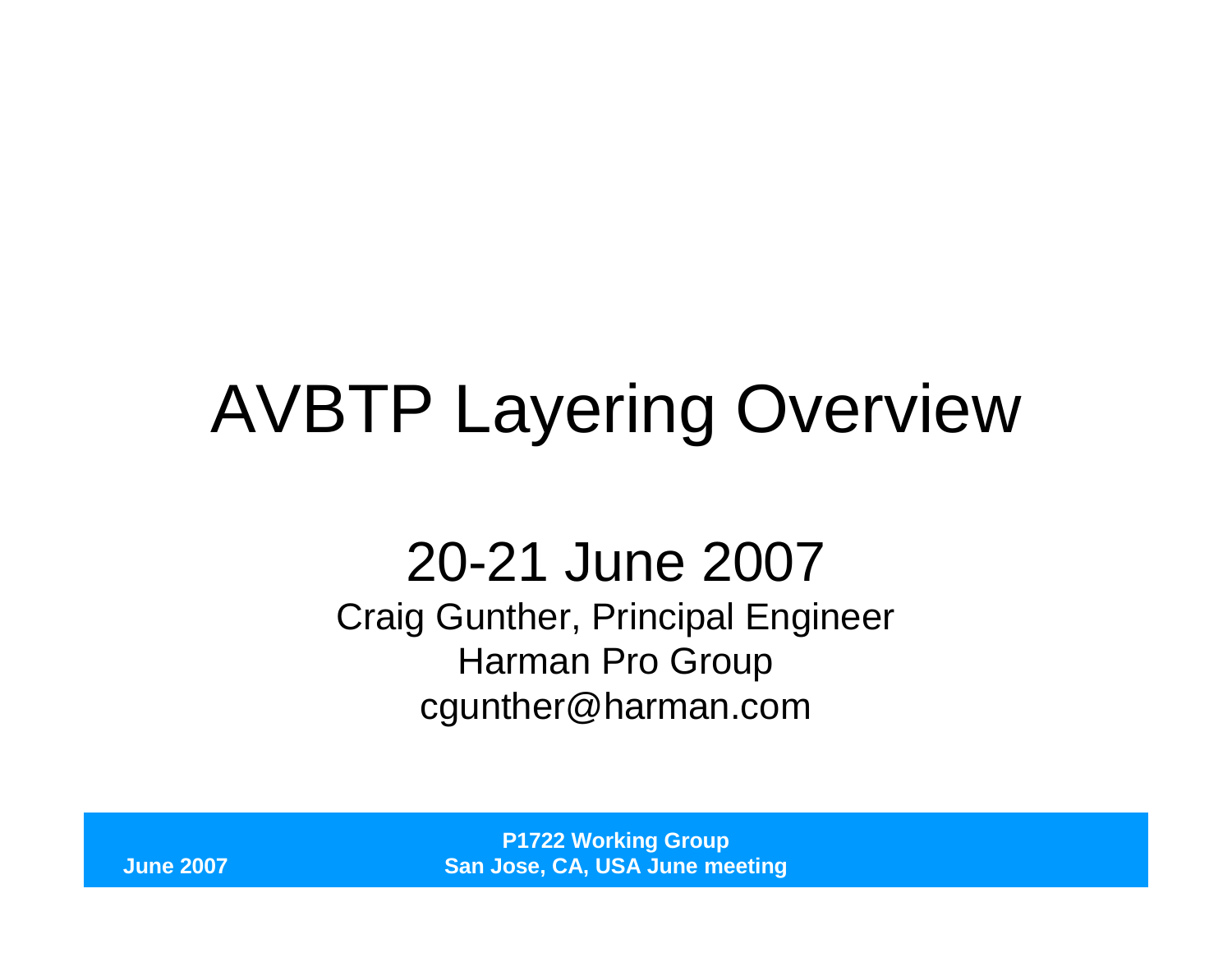## AVBTP Layers

What belongs where?

- Discovery
- $\bullet$ **Control**
- Bandwidth
- Synchronization
- Streaming

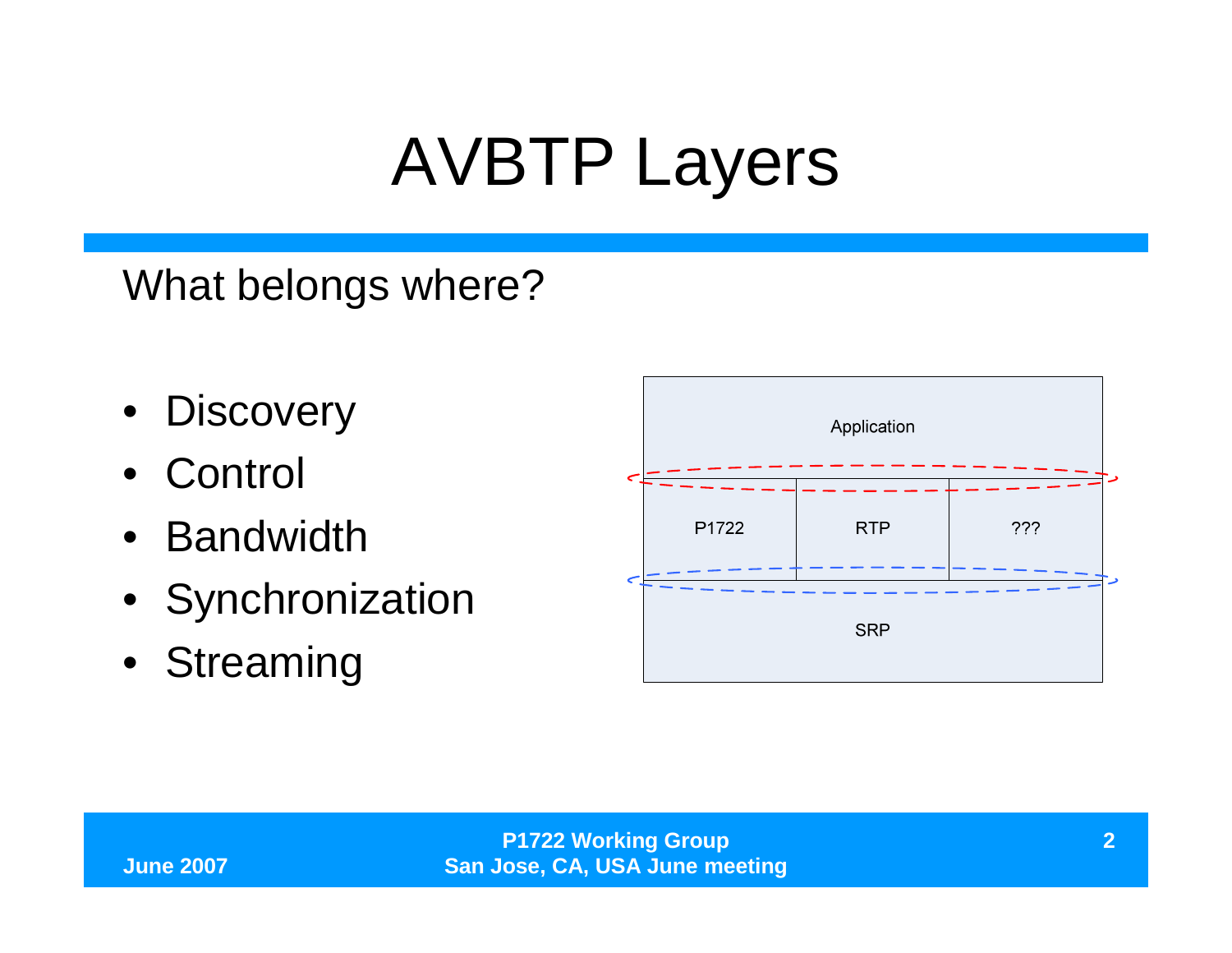## Application/Transport interface"the red zone"

- P1722 Working Group must define this
- Zeroconf, UPnP, DLNA, P1722 Session Management?
- Match Listeners to compatible Talkers
	- 48-k, 24-bit audio
	- –Video
- 802.1AS time synchronization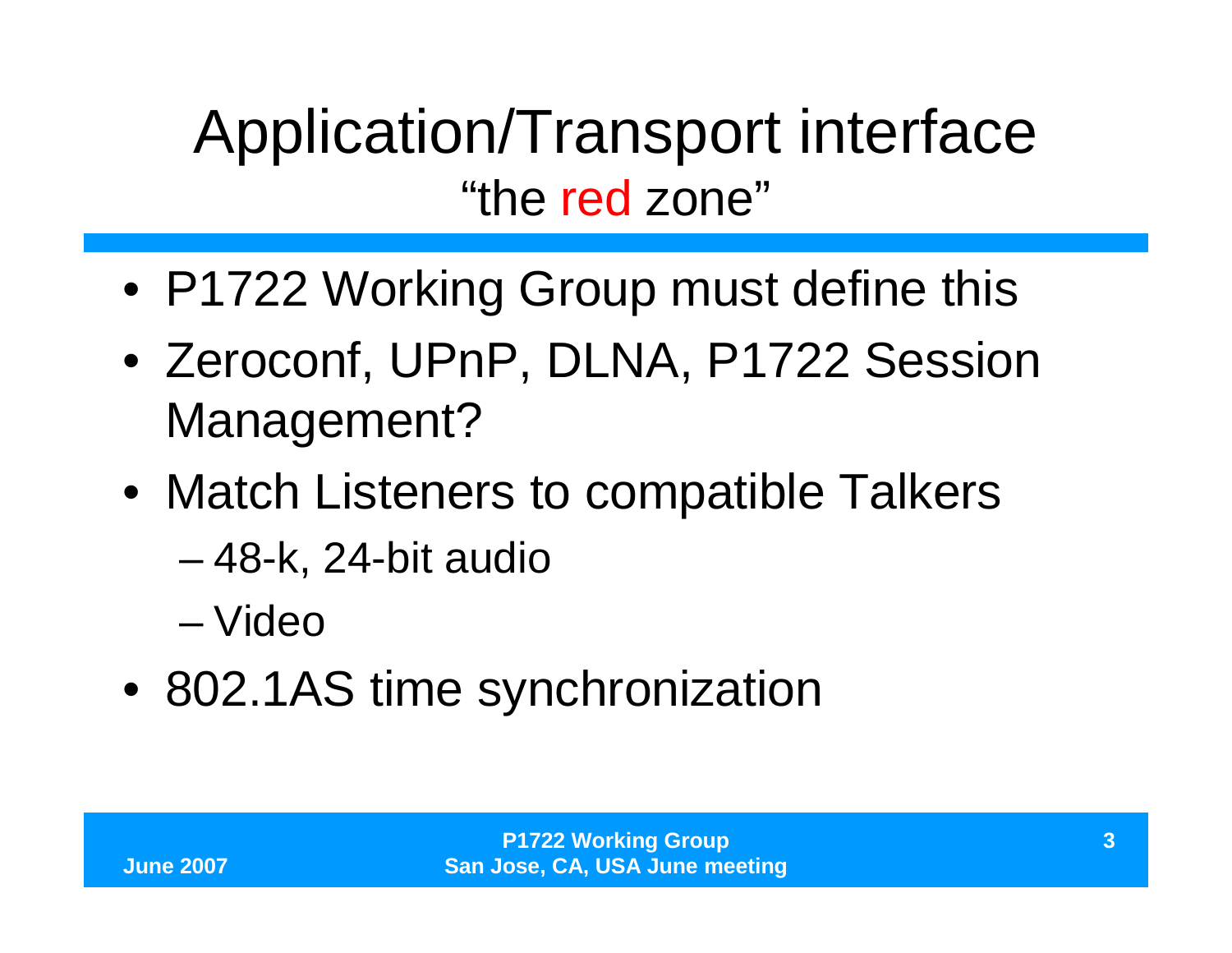### Transport/SRP interface"the blue zone"

- Defined by 802.1Qat
- Listener requests a StreamID
- Talker returns a Status and TSPEC
- Bridges add Hop Information

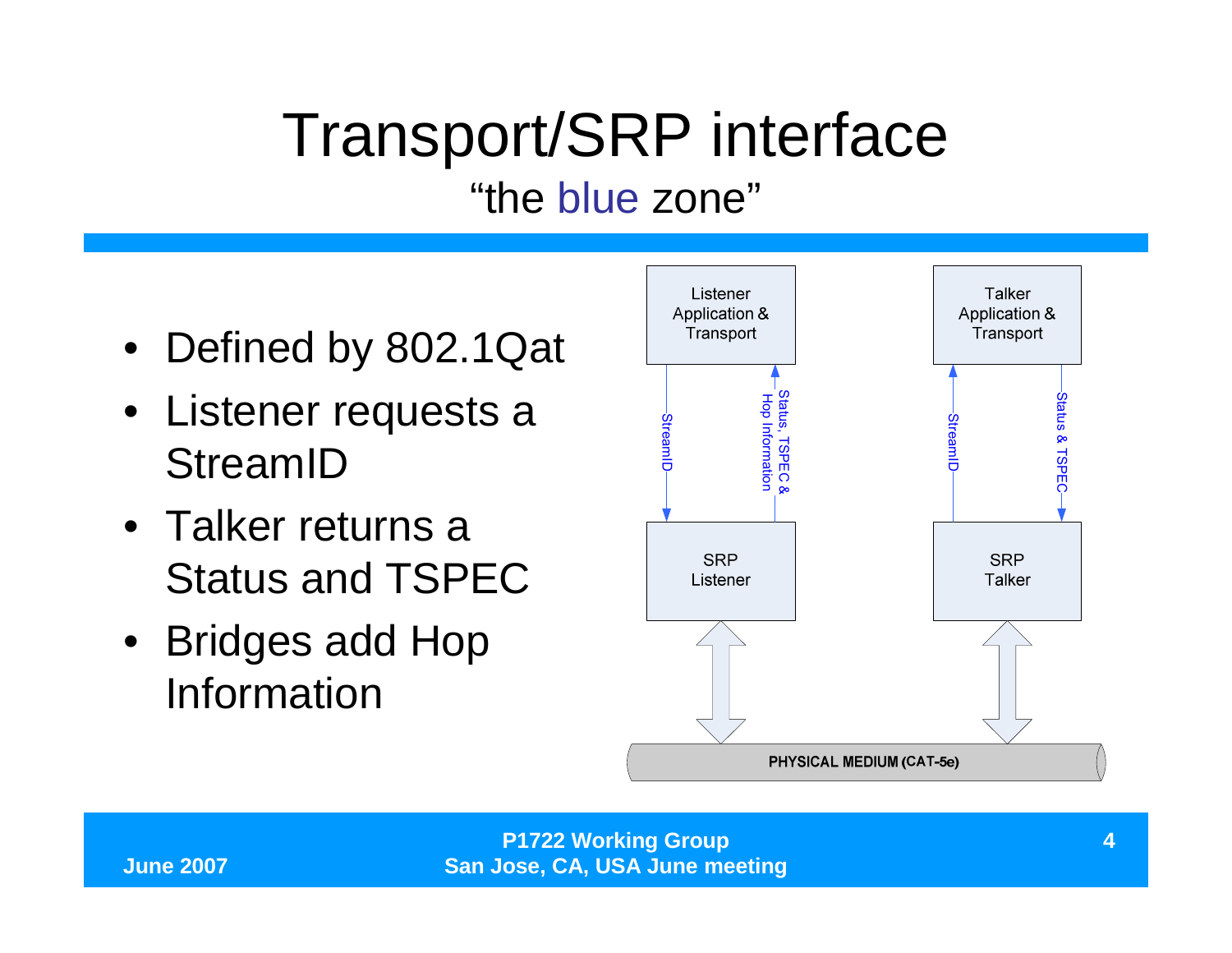### Attach to the Stream(the first Listener)

- •Listener issues a JoinStream.request.
- • Bridges mark the incoming port (of the Request) as a Filtering Port.
- • Bridges forward the Request in all directions.
- • All Listeners and Talkers in the AVB cloud will see this initial Request.
- $\bullet$  Talker that owns the Stream will respond with a JoinStream.responseand begin transmitting the Stream.
- Bridges forward the Response back to •Listener and mark the corresponding ports as Forwarding Ports.
- $\bullet$  Listener eventually receives the Response and the associated Stream.



**P1722 Working GroupSan Jose, CA, USA June meeting**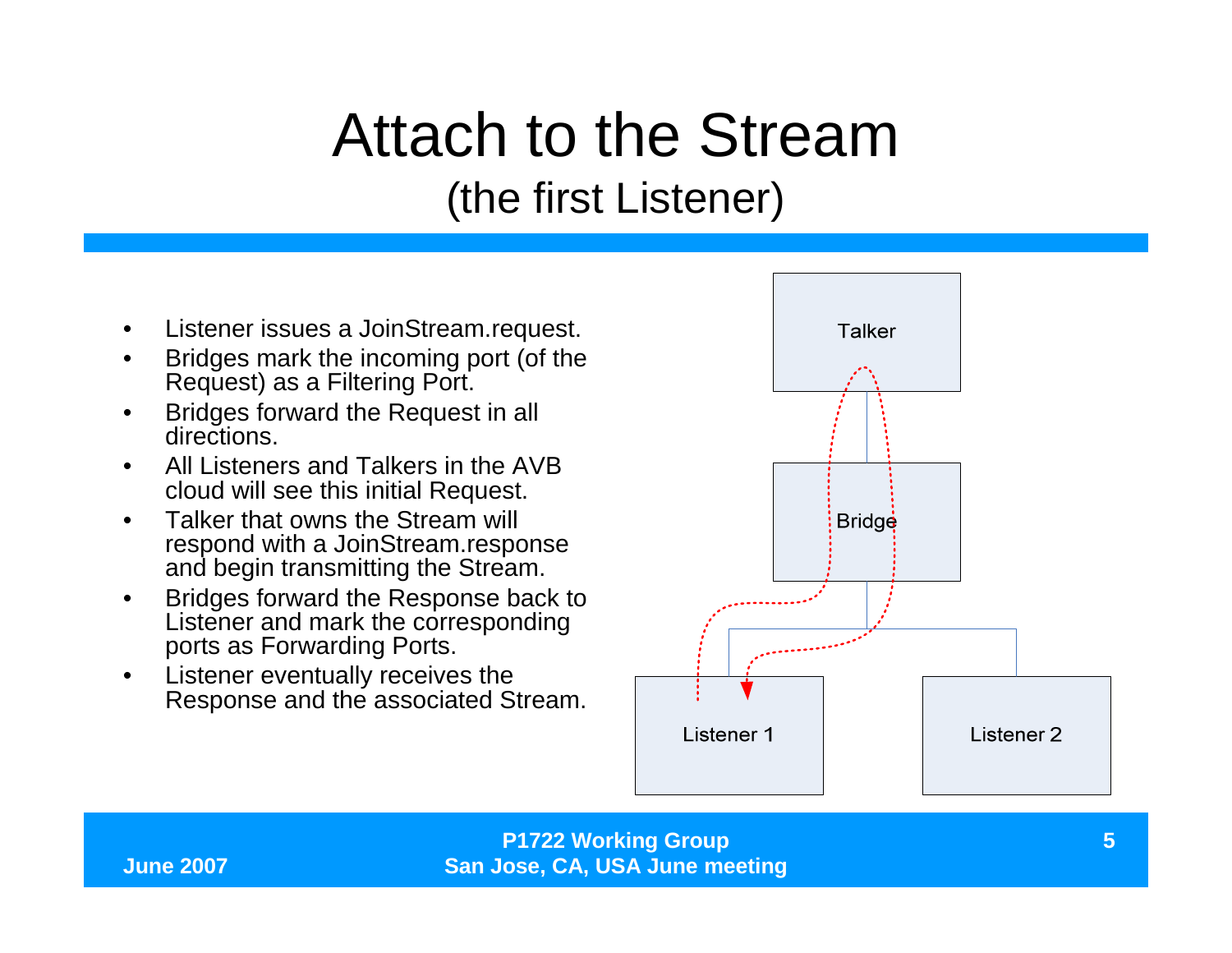### Attach to the Stream(subsequent Listeners)

- •Listener issues a JoinStream.request.
- • Bridges mark the incoming port (of the Request) as a Filtering Port.
- • Bridges forward the Request in all directions.
- $\bullet$  Eventually a Bridge (i.e. the Proxy Bridge) that is already forwarding the Stream on another port will receive the Request.
- $\bullet$  The Proxy Bridge will respond with a JoinStream.response and begin transmitting the Stream on that port.
- $\bullet$  Bridges forward the Response back to Listener and mark the corresponding ports as Forwarding Ports.
- Listener eventually receives the  $\bullet$ Response and the associated Stream.



**P1722 Working GroupSan Jose, CA, USA June meeting**